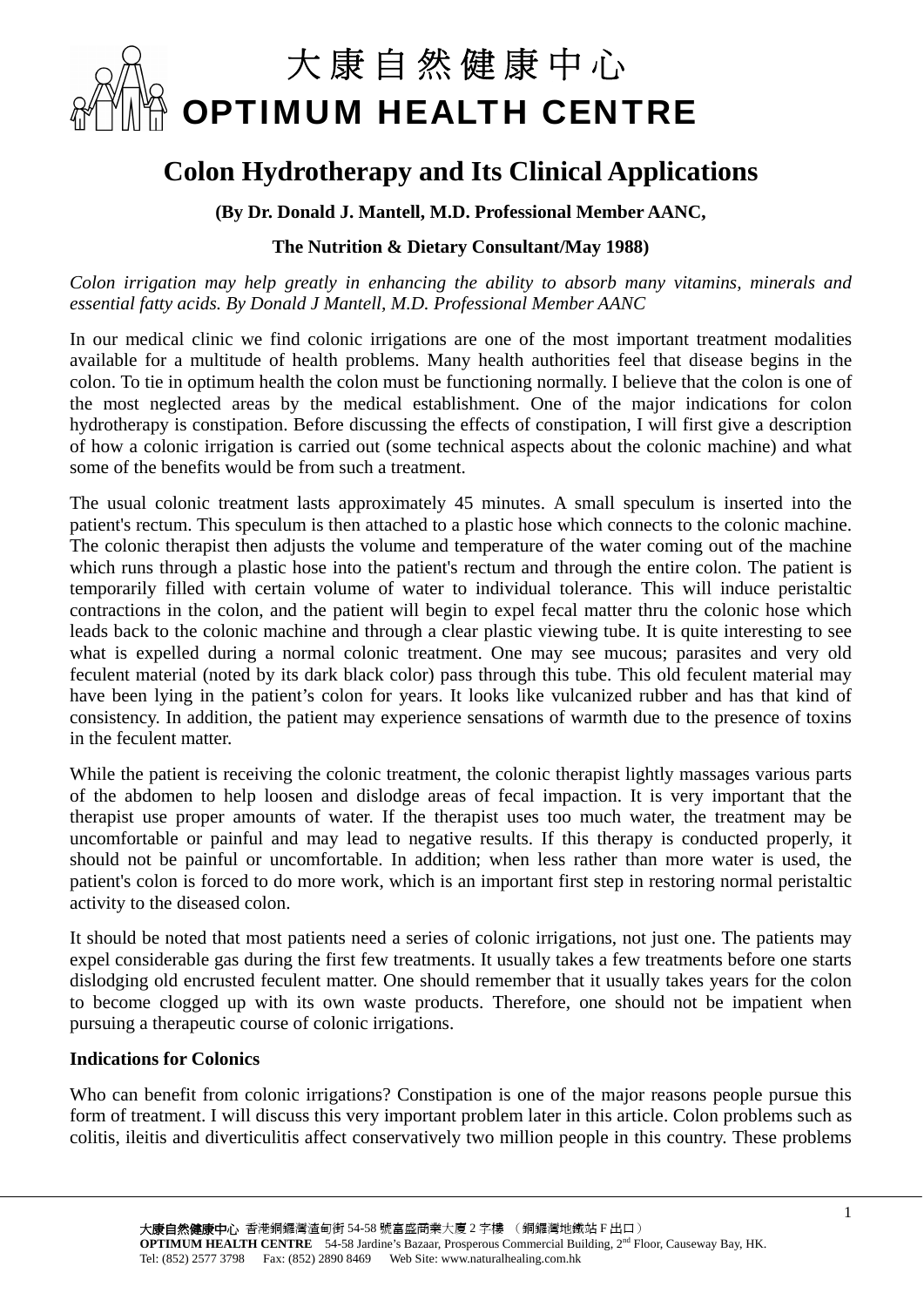

can be directly addressed by colonic therapy.

Anyone who suffers from bloating, abdominal distention, gas pains, stomach aches, or someone who gets filled very quickly after eating and can only eat small amounts of food may be a candidate for colonic irrigations.

In our clinic we find that people with all kinds of skin problems, i.e. acne, psoriasis, eczema, etc., usually can benefit from a therapeutic course of colonic irrigations. The skin is the largest excretory organ in the body. When the colon is sluggish or clogged up or there are a lot of toxins in the body, the skin may act as a major excretory organ. Unhealthy skin is usually a sign of an unhealthy colon and no amount of antibiotics or skin creams or medications will alleviate the problems until the cause of the problem is addressed. In addition, Vitamin A plays an important role in skin health. When the colon is adequately cleansed, Vitamin A can be more effectively absorbed through the intestinal tract.

I have found that arthritis patients may he helped tremendously with a series of colonic treatments. This may be due in part to the fact that arthritis patients suffer from some form of internal toxemia whereby toxins are continually being absorbed into their systems (i.e., the colon) causing further inflammation and aggravation of their joints.

A third group of patients who may benefit greatly from colonic irrigations are cancer patients. We know that cancer patients have a tremendous problem breaking down and assimilating proteins, but they may also be extremely deficient in many vitamins, minerals and essential fatty acids. They may also suffer from constipation and other varied digestive disorders. Colon irrigations may help greatly in enhancing their ability to absorb these various macro- and micronutrients.

In addition, it is very important that a cancer patient eliminate efficiently and effectively all internal toxins. This is especially true in the case of a cancer patient who is on an integrated metabolic program. When on such a program, the cancerous tumor may start breaking down resulting in the release of cancer cells and various toxins throughout the body. Colonics may perform a very important function in helping to expel these toxins from the body. Dr. Max Gerson described a comparable situation when he first started treating cancer patients with an intensive dietary approach. He stated that he lost a number of cancer patients because of toxemia. They literally died from their own internal pollution. As their cancerous tumors were being broken down they were unable to eliminate these toxic products effectively or efficiently with dire results as a consequence.

However, it is very important that a cancer patient be under competent medical supervision. One would not want to administer these colonic treatments to a patient who was too weak, whereby the colonic irrigations may weaken them further. In addition, colonics would be contraindicated in a patient with a tumor in the rectum or large intestine. Also, colonics would be temporarily contraindicated in any patient whose intestinal tract is too acidic. When the mucous membranes in the colon become too irritated or friable, the colonics may be too harsh a treatment. The patient should be put on a metabolic program to reduce the patient's acid state before beginning the colonic treatments. At our clinic, we do special testing to test the body PH (i.e., urine and saliva) before making specific recommendations about colonic irrigations.

## **Constipation**

The expression constipation is derived from the Latin word "constipates" which translated means to press or crowd together, to pack, to cram. Consequently, to be constipated means that the packed accumulation of feces in the bowel makes its evacuation difficult. However, a state of constipation can